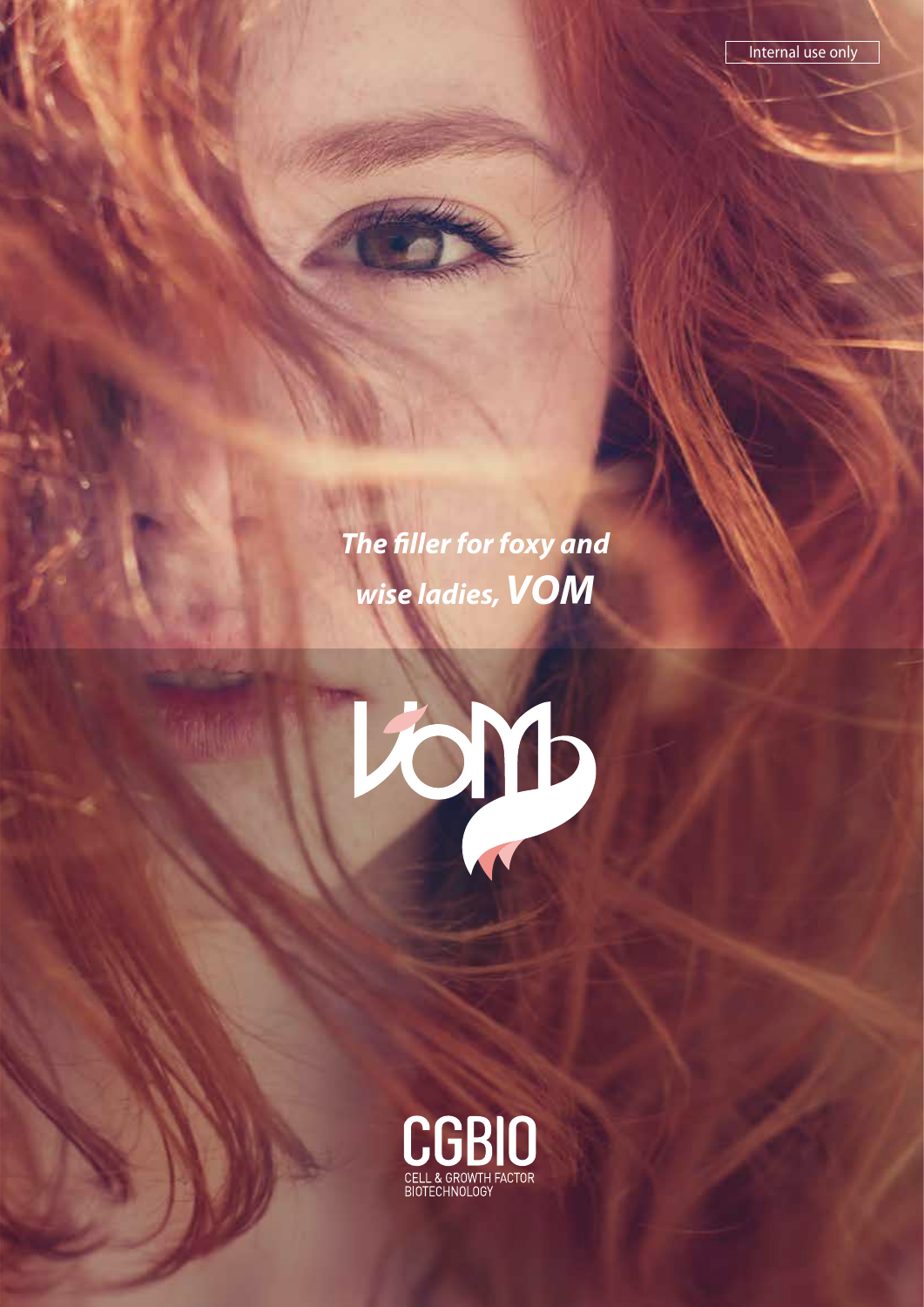*The filler for foxy and wise ladies, VOM*







**CG Bio Co., Ltd** 211, Itaewon-ro, Yongsan-gu, Seoul, Republic of Korea Tel. 02-550-8300 Fax. 031-732-0842 www.cgbio.co.kr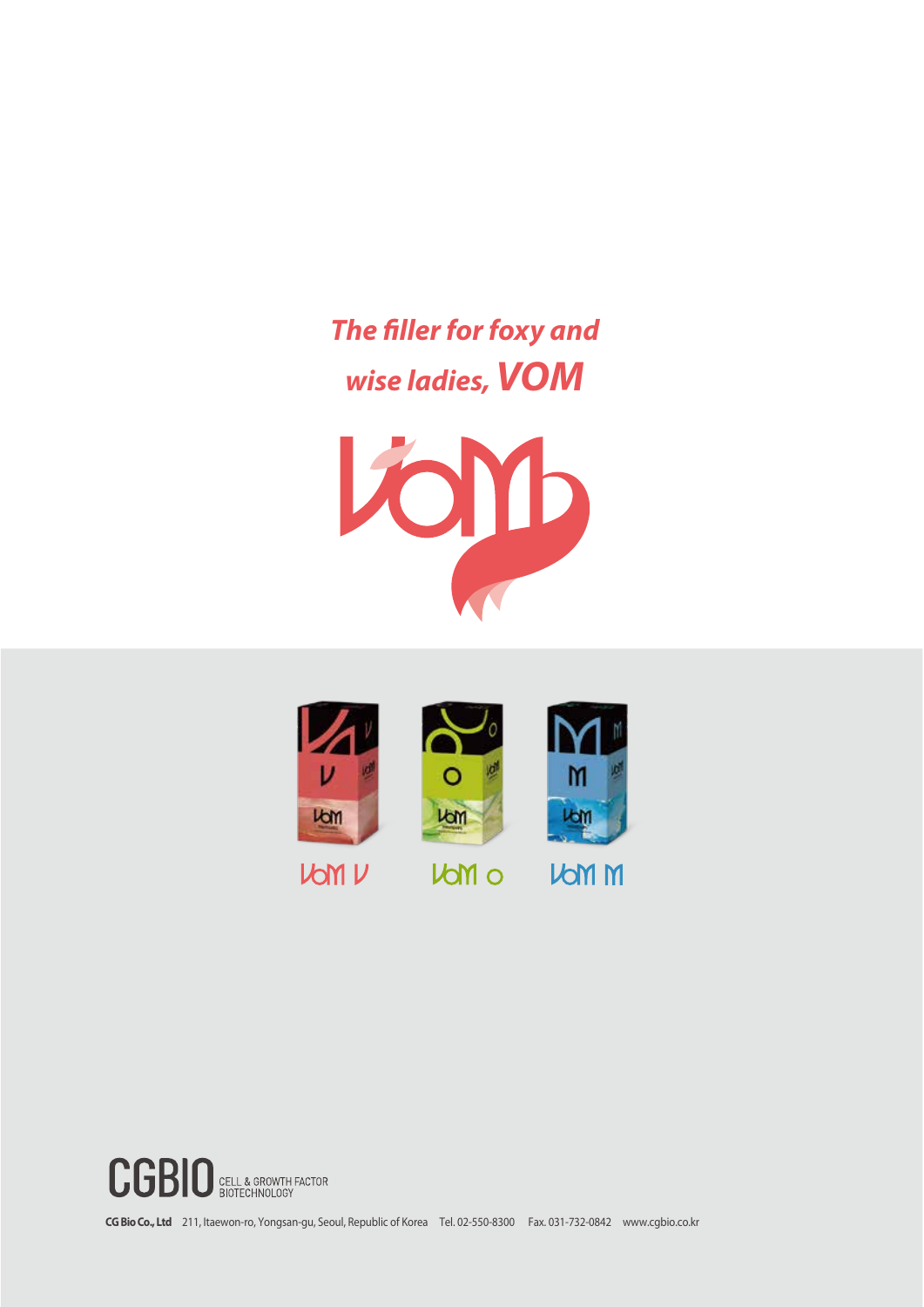

# **The World's First Multi-Layered Phasic Filler**



- "Layer" refers to crosslinked HA polymer chains that determine the lifting effect.
- Each layer has constant reversible resilience to external stress, but non-crosslinked HA polymer chains are irreversibly deformed once stressed.
- Therefore, the characteristics of each layer are the biggest factor in determining the nature of the filler product.



- The layers can be divided into "crosslinked gels" and "crosslinked particles" before being mixed to achieve biphasic or monophasic status.
- The layers are crucial because following the injection, they allow the filler to remain in the body and provide a lifting effect.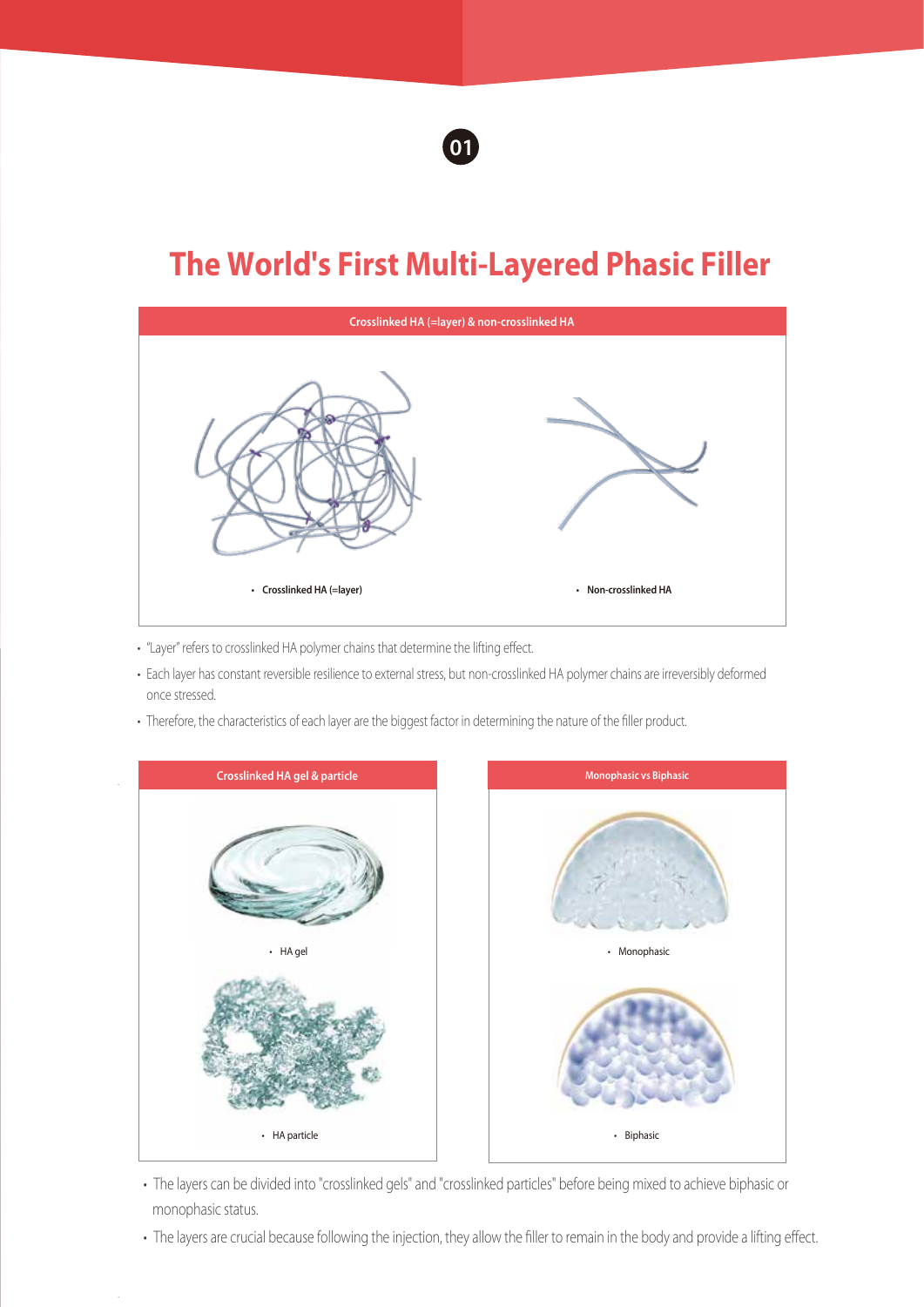

# **Less swelling**



• The VOM was sufficiently hydrated to minimize the possibility of unexpected edema due to changes in osmotic pressure or pH in the body after filler injection.

Ref. Data on file (R&D Center of CGBio Co., Ltd., Seoul, Korea)



# **Safety**



- BBDDE (1, 4-butanediol diglycidyl ether), a cross-linking agent in HA, is one of the most likely causes of allergic reactions.
- Therefore, the degree of modification (MoD) value, which measures the total amount of fully and pendant crosslinked BDDE, is an indirect predictor of a delayed inflammatory response that may occur after HA filler injection.

Ref. Data on file (Department of Dermatology, Chung-Ang University College of Medicine, Seoul, Korea)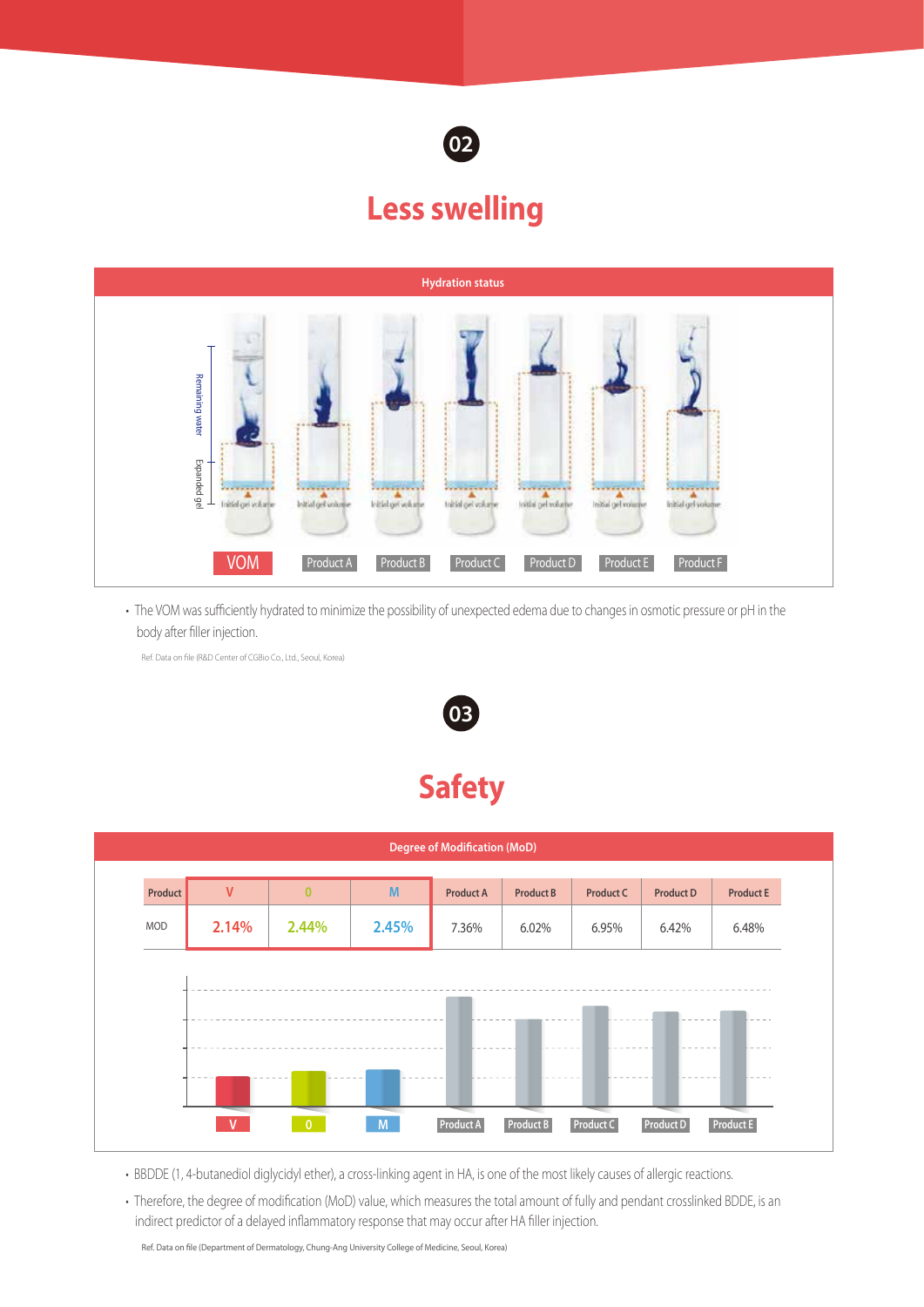

# **Various application**

|                |                                                                                                     | <b>Rheologic properties</b> |                                                                                                                                            |            |             |                                   |
|----------------|-----------------------------------------------------------------------------------------------------|-----------------------------|--------------------------------------------------------------------------------------------------------------------------------------------|------------|-------------|-----------------------------------|
|                | <b>Storage Modulus (G')</b>                                                                         | Loss Modulus (G")           | <b>Typical Treatment Areas</b>                                                                                                             |            |             |                                   |
| <b>VOM V</b>   | 239 Pa                                                                                              | 67 Pa                       | Areas requiring smoothness with moderate viscosity and elasticity<br>(e.g., middle of forehead, bags under eyes, lips, and fat under eyes) |            |             |                                   |
| <b>Volti</b> o | 416 Pa                                                                                              | 83 Pa                       | Areas requiring volume and resilience due to high viscosity and<br>elasticity (e.g., front cheekbones and nasolabial folds)                |            |             |                                   |
| <b>VOM M</b>   | 572 Pa                                                                                              | 144 Pa                      | Areas where both viscosity and elasticity are very high, so volume is<br>particularly needed<br>(e.g., nose, forehead, and chin)           |            |             |                                   |
| <b>Modulus</b> | *VOM has high G' and G" values, so it holds volume and has good resilience.<br>Storage Modulus (G') | 416 Pa                      |                                                                                                                                            | $A=163$ Pa | $B=206$ Pa  | $C = 90 Pa$                       |
|                | Loss Modulus (G")                                                                                   | 83 Pa                       |                                                                                                                                            | $A=35$ Pa  | $B = 36$ Pa | $C = 33$ Pa                       |
|                |                                                                                                     |                             |                                                                                                                                            |            |             | * Comparison data based on VOM O. |

**• VOM has high G' and G" values, so it maintains volume well and has good elasticity.**

Ref. Data on file (R&D Center of CGBio Co., Ltd., Seoul, Korea)

# **Quick correction 05**



• The reason for using HA fillers is that they are safe and can be easily removed if correction is needed.

• Therefore, HA fillers can be easily corrected.

**• VOM can be removed with 300 IU within 2 hours.**

Ref. Data on file (R&D Center of CGBio Co., Ltd., Seoul, Korea)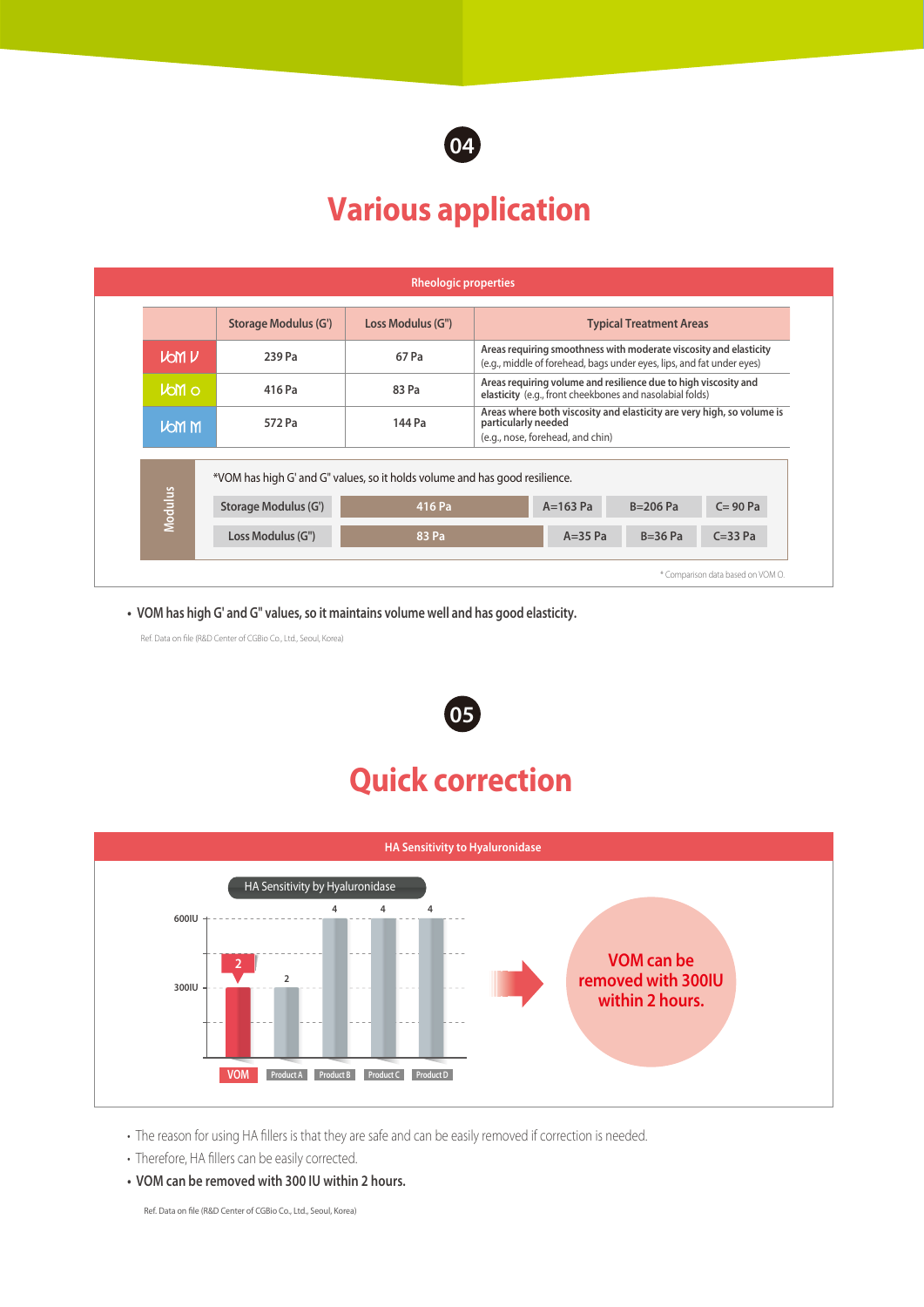

#### **Less pain**



#### **• We promise a comfortable procedure with minimal pain.**

- 1. VOM can be applied immediately without topical anesthesia.
- 2. Lidocaine is uniformly mixed by the R-square method to minimize pain during the procedure.
- The visual analogue scale (VAS) is used to determine the pain intensity experienced by individuals. It is widely used to measure the pain caused by medical devices and prescription drugs. (Generally, based on score **3.0, considered as "not painful"**)

Ref. Data on file (Clinical data, publication in progress)



# **Safe manufacturing process**



- The manufacturing process and environment are important for good HA fillers.
- VOM is manufactured in a **state-of-the-art cGMP-certified facility** under aseptic conditions.
- Possible penetration of hazardous substances has been blocked through a **without-pause manufacturing process.**
- VOM fillers are manufactured using **pharmaceutical-grade water for injection (WFI).**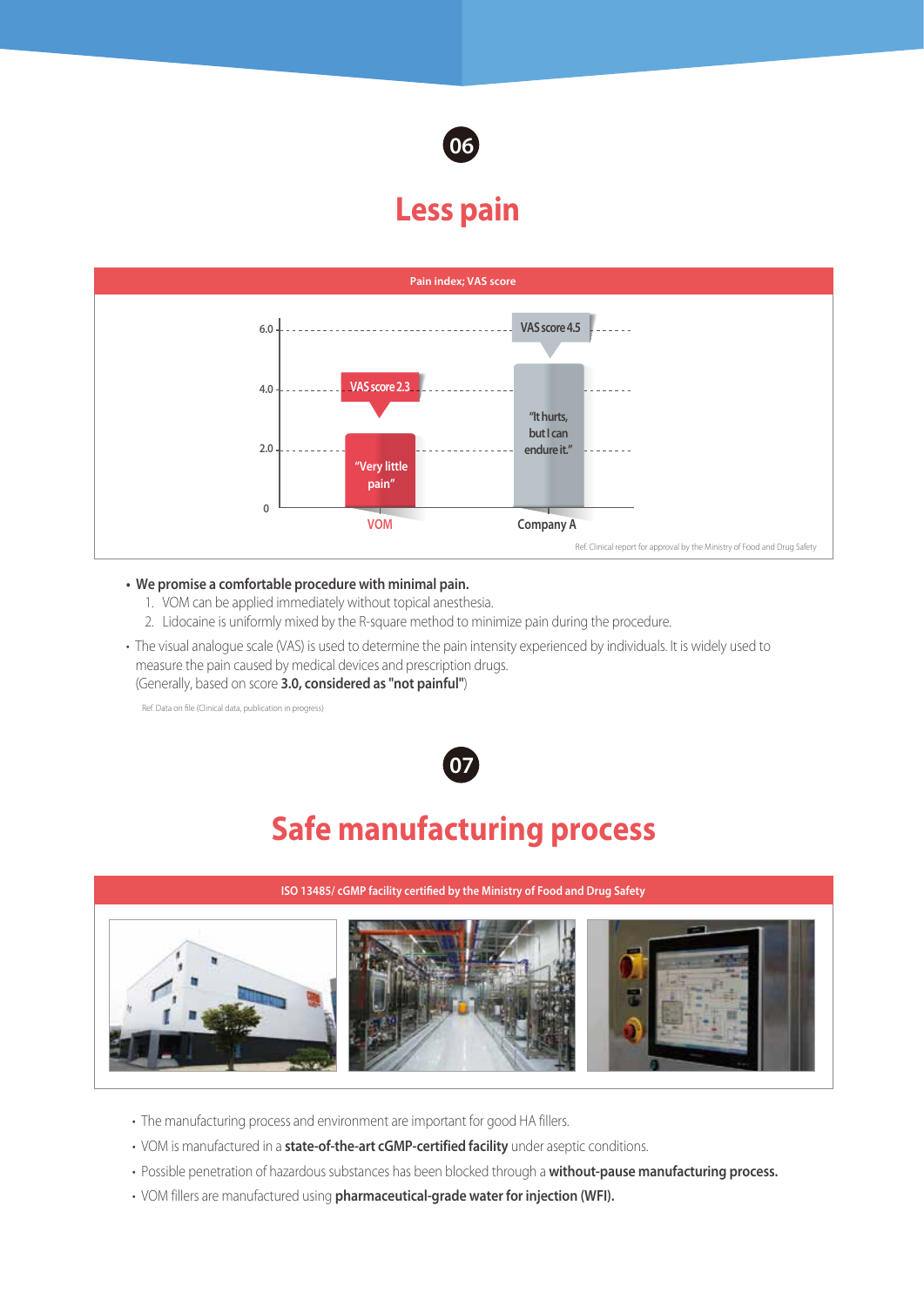*The filler for foxy and wise ladies, VOM*

lion



- Multi Layered Phasic
- R<sup>2</sup> Technology (Rotation & Revolution)
- HA: 20mg/ml
- Needle: 27G ½' / 30G ½'
- Purpose: Fine Wrinkle Correction
- Injection Depth: Mid Dermis



 $\overline{M}$ 

 $\binom{m}{k}$ 

 $\bullet$   $\bullet$ 

 $\bullet$ 

 $\boldsymbol{\nu}$ 

• Multi Layered Phasic

- R<sup>2</sup> Technology (Rotation & Revolution)
- HA: 20mg/ml
- Needle: 27G ½' (2ea)
- Purpose: Deep Wrinkle Correction
- Injection Depth: Deep Dermis



- Multi-Layered Phasic
- R<sup>2</sup> Technology (Rotation & Revolution)
- HA: 20mg/ml
- Needle: 25G ½' (2ea)
- Purpose: Volumizing & contouring
- Injection Depth: Sub-Q Layer